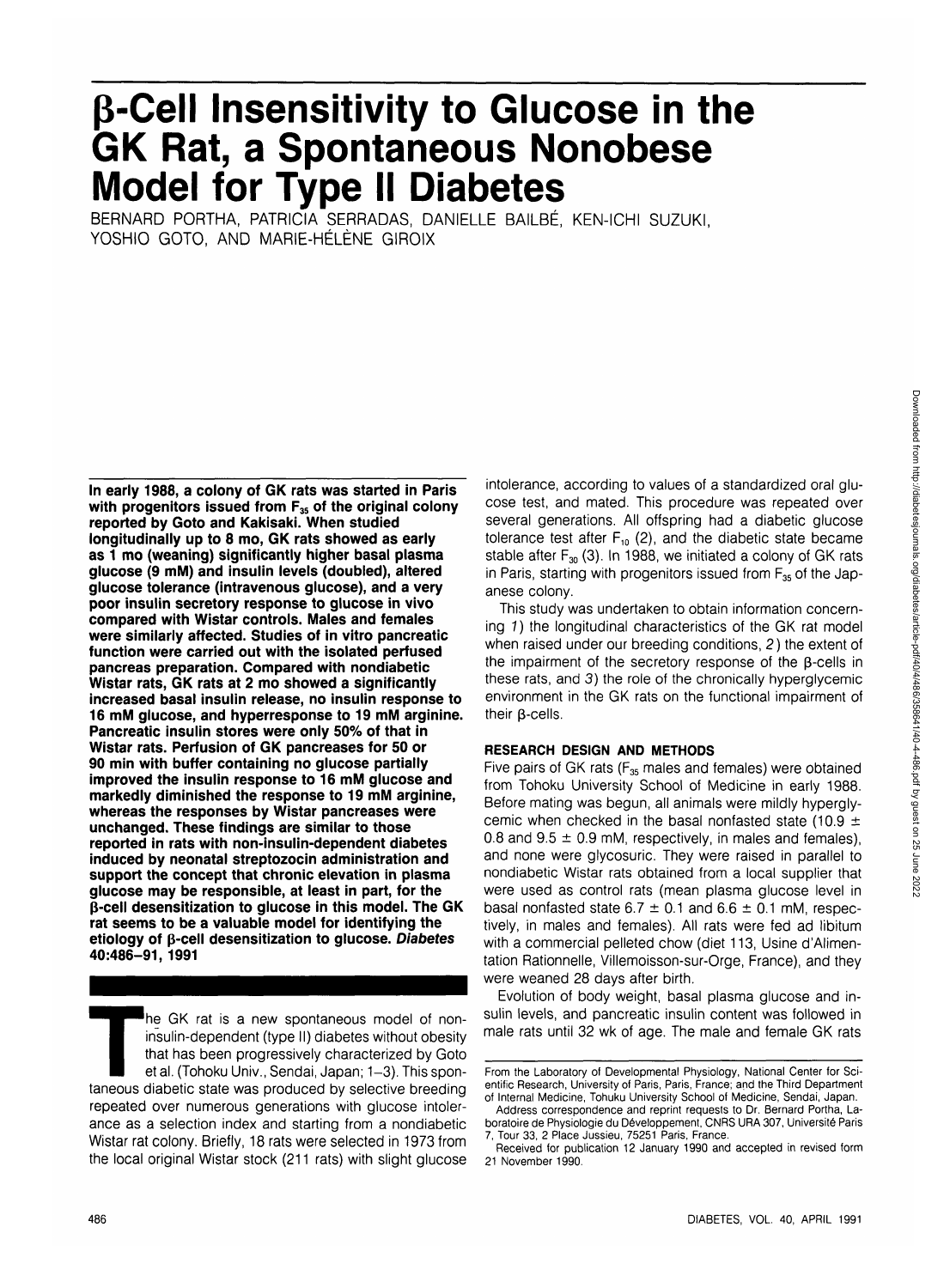used in this study were issued from  $F<sub>2</sub>$  to  $F<sub>4</sub>$  of our GK colony. Their characteristics were stable throughout the generations.

Glucose tolerance tests (0.5 g/kg i.v.) were performed in GK and control male and female rats at 8, 20, or 32 wk of age. The tests were performed at 1400 in rats fasted from 0900 under pentobarbital sodium anesthesia (4 mg/100 g body wt i.p.). Blood was withdrawn from the tail vein. Blood samples (300 µ) were immediately centrifuged at 4°C, and plasma was stored at  $-20^{\circ}$ C until assayed.

For the isolated pancreas-perfusion technique, 2- to 3-moold male GK or Wistar rats were anesthetized with pentobarbital sodium (4 mg/100 g body wt i.p.). Isolation and perfusion of the pancreas were performed as previously described (4). The perfusate was a Krebs-Ringer bicarbonate buffer with the following components: 118 mM NaCI, 4 mM KCI, 2.5 mM CaCl<sub>2</sub>, 1.2 mM MgSO<sub>4</sub>, 1.2 mM KH<sub>2</sub>PO<sub>4</sub>, 25 mM NaHCO<sub>3</sub>, 1.25 g/L fatty acid-free bovine serum albumin (Sigma, St. Louis, MO), and 40 g/L dextran 70 (Pharmacia, Uppsala, Sweden). D-Glucose (Merck, Darmstadt, Germany) or L-arginine (Sigma) were administered through a sidearm syringe as required. The complete effluent (3 ml/min) was collected from the cannula in the portal vein at 1 -min intervals in chilled tubes and stored at  $-20^{\circ}$ C until assay. After perfusion, the pancreas was weighed, homogenized, and centrifuged at 4°C in an acid-alcohol solution (75% ethanol, 1.5% HCI 12 mM, and 23.5% distilled  $H_2O$ ). The supernatant was stored at  $-20^{\circ}$ C until assayed.

**Analysis.** Plasma glucose was determined with a glucose analyzer (Beckman, Fullerton, CA). Immunoreactive insulin in the perfusate and pancreases was estimated with purified rat insulin as standard (Novo, Copenhagen) and antibodies to mixed (pork and beef) insulin and pork [125l]monoiodinated insulin (5). Charcoal was used to separate free from bound hormone. The method allows the determination of 0.12 ng/ml, with a coefficient of variation within and between assays of 10%.

Insulin and glucose responses during the glucose tolerance tests were calculated as the values of incremental plasma insulin areas integrated over 30 min after the injection of glucose  $(\Delta I)$  and the corresponding incremental integrated plasma glucose areas  $(\Delta G)$ . The rate of glucose disappearance  $(K_d)$  was calculated from the slope of the regression line obtained with the log-transformed plasma glucose values between 5 and 30 min after glucose administration.

Insulin secretion rate per total pancreas was calculated by multiplying the insulin concentration in the samples by the flow rate. Total insulin response to glucose or arginine was obtained by planimetry of the individual perfusion profiles and expressed as the difference in hormonal secretion rate relative to the mean hormonal output recorded at the end of the prestimulation period. Results are given as means  $\pm$  SE. Statistical analyses were performed with Student's t test for unpaired data.

### **RESULTS**

**Development of diabetic state in GK rats.** Growth curve of the GK rats was close to that of the nondiabetic Wistar rats (Fig. 1). However, body weights were significantly decreased ( $P < 0.01$ ) from 8 to 32 wk of age in the male GK rats.

As early as 4 wk after birth (i.e., just before weaning), male





**FIG. 1. Evolution of body weight, basal plasma glucose level, and pancreatic insulin stores in male nondiabetic Wistar and diabetic GK rats from 1 to 32 wk of age. Points, means ± SE of 10-15 observations/group.**

GK rats exhibited significant hyperglycemia (Fig. 1). When rats were adults and up to 32 wk of age, the basal plasma glucose levels measured in the postabsortive state (6 h of fasting) remained moderately elevated ( $9.5 \pm 0.3$  mM at 32 wk) and significantly higher ( $P < 0.001$ ) in the GK rats compared with controls (Fig. 1). Over this period of observation, there was no indication of deterioration of glycemic status in the GK rats. Such a moderate hyperglycemia was detectable in all  $F_1$  and  $F_2$  animals of both sexes obtained from the starting pairs of progenitors.

The pancreatic insulin contents were sharply decreased at 10 wk in the male GK rats, representing only 50% of the related control stores (Fig. 1). At 8 wk of age, basal plasma insulin values in the GK males and females were significantly higher (162 and 159% of control values, respectively,  $P <$ 0.001; Table 1) and remained significantly higher at 20 and 32 wk (274 and 172% in males and 169 and 152% in females, respectively).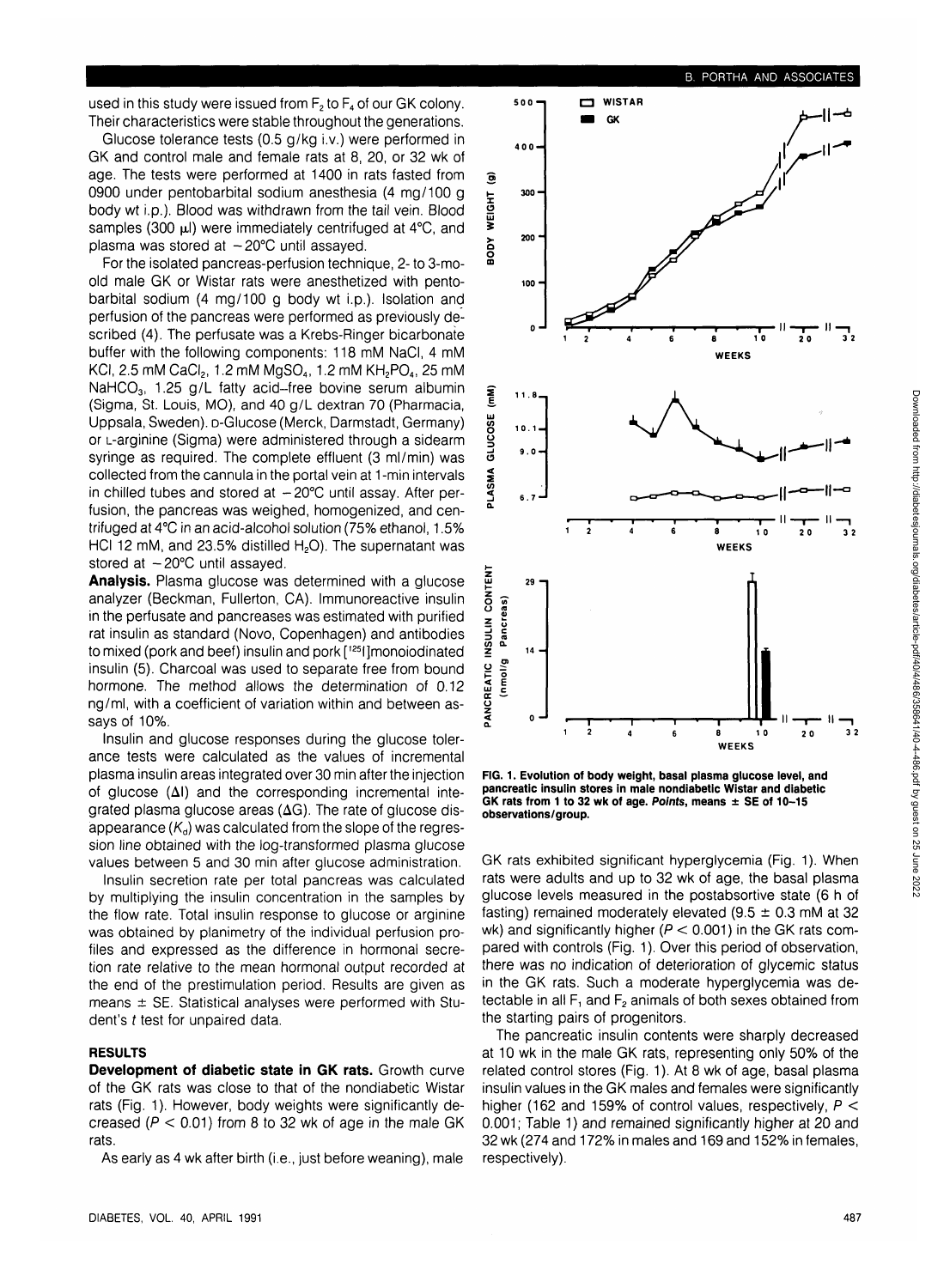| 6 BOOY Weight, Dasai Diasma qiucose ano insulin levels, ano של הו וב א הו ום א איז ווא א הו ווא א הו ווא א הו מ |      |               |                        |                        |                             |                   |                       |
|-----------------------------------------------------------------------------------------------------------------|------|---------------|------------------------|------------------------|-----------------------------|-------------------|-----------------------|
|                                                                                                                 | n    | Weight (g)    | Plasma<br>glucose (mM) | Plasma<br>insulin (pM) | $\Delta G$ (mM $\cdot$ min) | $K_a (%)$         | $\Delta$ l (nM · min) |
| Males                                                                                                           |      |               |                        |                        |                             |                   |                       |
| Wistar                                                                                                          | 10   | $244 \pm 4$   | $6.7 \pm 0.1$          | $675 \pm 43$           | $11.2 \pm 0.5$              | $1.96 \pm 3.5$    | $5.8 \pm 0.3$         |
| GK                                                                                                              | 15   | $231 \pm 2^*$ | $8.5 \pm 0.2$          | $1091 \pm 65$          | $14.5 \pm 1.5$              | $0.54 \pm 0.08$ t | $1.0 \pm 0.3$ † $\pm$ |
| Females                                                                                                         |      |               |                        |                        |                             |                   |                       |
| Wistar                                                                                                          | 18 - | $171 \pm 4$   | $6.6 \pm 0.1$          | $740 \pm 72$ §         | $14.6 \pm 0.7$              | $2.71 \pm 0.23$   | $6.8 \pm 0.6$         |
| GK                                                                                                              | 16   | $154 \pm 2$   | $8.5 \pm 0.3$          | $1178 \pm 43$          | $13.0 \pm 1.3$              | $0.78 \pm 0.11$ † | $2.9 \pm 0.6$ t       |

**• ••**

**• • 1**

**mm**

**• •**

**•I**

**Body** basal plasma glucose and insulin levels, and  $\Delta\rm{G}$ ,  $\rm{K_{\rm d}}$ , and  $\Delta\rm{l}$  in 8-3-wk-old GK and Wistar (control ) rats

Values are means  $\pm$  SE. Mean incremental plasma glucose areas ( $\Delta G$ ), mean incremental insulin areas ( $\Delta I$ ), and the rate of glucose disappearance  $(K<sub>a</sub>)$  were calculated from values obtained during 30-min glucose tolerance tests.

 $*P < 0.01$ ,  $\uparrow P < 0.001$ , vs. same-sex Wistar.

 $\pm P < 0.02$  vs. female GK.

 $§ n = 16.$ 

TABLE 1

After intravenous glucose, the values of  $\Delta G$  were significantly increased ( $P < 0.001$ ) in the 20- and 32-wk-old male GK rats compared with the control males (Fig. 2). The  $K_d$ and  $\Delta$ I values were significantly decreased ( $P < 0.001$ ) in the male GK rats at 8, 20, and 32 wk of age (Fig. 2).

Comparison between male and female GK rats was made at 8 wk of age (Table 1). No significant difference linked to sex could be detected concerning basal plasma glucose and insulin levels,  $K_d$  values, and  $\Delta G$  values obtained during a standardized glucose tolerance test. However, Al values during the test were significantly lower ( $P < 0.02$ ) in male than in female GK rats.

**In vitro insulin secretion in GK rats.** In vitro insulin release in response to glucose and arginine was studied with the isolated perfused pancreas preparation. Basal insulin secretion under conditions of no glucose in the basal perfusion medium was significantly increased in GK rats: secretion rate was 4.8  $\pm$  1.4 vs. 0.8  $\pm$  0.1 ng/min in nondiabetic Wistar rats ( $n = 6$ /group,  $P < 0.02$ ). Exposure to 16 mM glucose after a 20-min basal period (our current procedure in pancreas-perfusion experiments), a concentration that induced a typical biphasic pattern of insulin release in control pancreases, did not elicit a clear-cut increase of insulin output in the GK pancreases (Fig. 3, top). The incremental insulin response to glucose was very low compared with control values (0.3  $\pm$  0.2 vs. 11.48  $\pm$  1.6 ng/min,  $P < 0.001$ ,  $n = 6$ /group). More careful examination of the release pattern indicated a tendency toward a paradoxical decline of insulin secretion as a function of duration of exposure to 16 mM glucose. At cessation of glucose stimulation, a paradoxical rise in insulin release occurred.

We then evaluated the insulin response to glucose in GK rats when the pancreas was perfused for an extended period with a buffer containing no glucose. In control rats, during perfusion with a medium containing no glucose, the basal rate of insulin secretion was significantly decreased as a function of time (0.5  $\pm$  0.1 ng/min at 20 min vs. 0.2  $\pm$  0.1 ng/min at 50 min,  $P < 0.05$ ,  $n = 10$ /group). After the 50min glucose-omission period, integrated insulin response to subsequent stimulation with 16 mM glucose was not significantly different from that obtained after the 20-min glucose-omission period (Fig. 3). In GK rats, the basal rate of insulin release was significantly decreased during the 90 min of glucopenia (2.8  $\pm$  0.4 ng/min at 20 min vs. 1.2  $\pm$  0.1 ng/min at 50 min and 0.8  $\pm$  0.2 ng/min at 90 min,  $P \leq$ 0.01,  $n = 6$ /group). After the 50-min glucose-omission period, GK rats exhibited a partial reversibility of the lesion, as evidenced by a consistent first phase of insulin release in response to glucose. This was confirmed by the experiment with the 90-min washout period (Fig. 3). The incremental insulin release in response to 16 mM glucose after the 50 min glucose-omission period in GK rats was increased 12 fold  $(P < 0.001)$  compared with that after the 20-min glucoseomission period. It was not further enhanced by the 90-min washout period. However,  $\beta$ -cells in GK rats under these conditions still lacked second-phase insulin release, and a paradoxical insulin response to the switch from high to low glucose persisted (Fig. 3). The insulin response to 19 mM arginine tested after the 20-min glucose-omission period (our current procedure) was increased 18-fold  $(P < 0.001)$  in GK rats compared with nondiabetic rats (Fig. 4, top). This hyperresponse to arginine in GK rats was partially corrected after the 50- and 90-min washout periods. After the 50- and 90-min glucose-omission periods, the insulin secretory response to 19 mM arginine was decreased by 38 and 76%, respectively, but the response measured after the 90-min washout period remained significantly higher (3-fold,  $P <$ 0.02) than the normal arginine response in Wistar rats.

# **DISCUSSION**

GK rats provide a new genetic model of type II diabetes without obesity (1-3). The characteristics of animals bred in our colony are close to those of the animals in the original colony (6): all  $F_1-F_4$  rats obtained in our department had a basal mild hyperglycemia and an impaired intravenous glucose tolerance test. Males and females were similarly affected, and their diabetic state was stable over 32 wk of observation. In adult GK rats, pancreatic insulin stores were decreased by 50%, which is consistent with the decreased percentage of  $\beta$ -cells in the islets previously reported (3). Plasma insulin release in vivo in response to intravenous glucose was lacking, an observation consistent with the sluggish and delayed insulin response to oral glucose tolerance tests observed by Goto et al. (6). Because  $\beta$ -cell number and insulin stores in the pancreas of GK rats were low, the defective insulin response observed in vivo could be attributed to these quantitative abnormalities of the islets. In fact, additional alterations in  $\beta$ -cell responsiveness to some stim-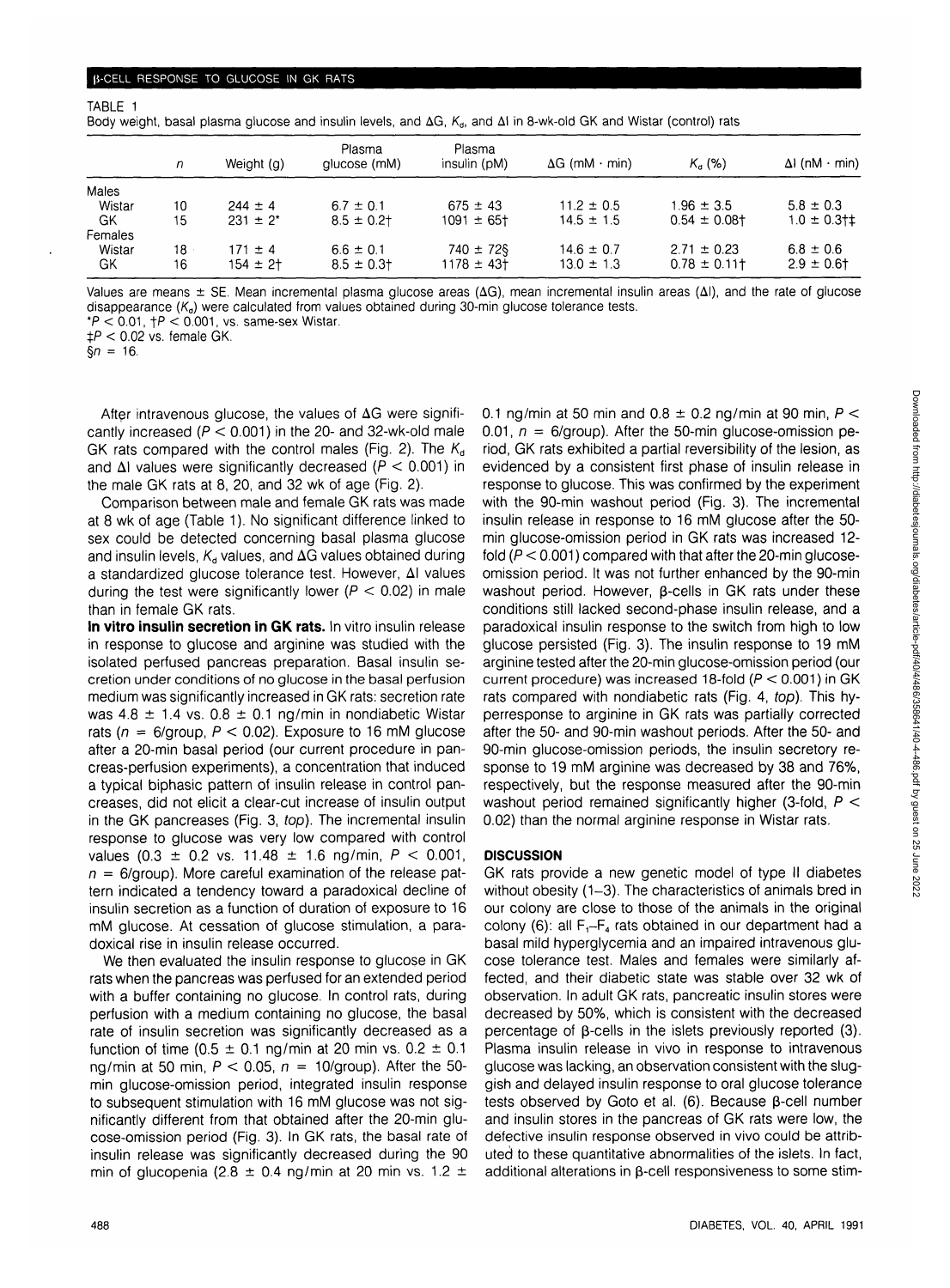# **B. PORTHA AND ASSOCIATES**





**34—1**

**WISTAR GK**

**1 5 -**

**FIG. 2. Glucose tolerance and plasma insulin response to glucose (0.5 g/kg i.v.) in male nondiabetic Wistar and diabetic GK rats measured at 8, 20, and 32 wk of age. Mean incremental plasma glucose areas (AG), mean incremental insulin areas (Al), and glucose disappearance rates (K) were calculated from data obtained during 30-min glucose tolerance tests. Bars, means ± SE of 10-15 observations/group. \*P < 0.001 vs. age-matched Wistar group.**

uli were present. In vitro studies of insulin release with the isolated perfused-pancreas technique indicated a lack of response to glucose and a dramatic hyperresponse to arginine when this stimulus was given in the absence of glucose. Note that an impaired insulin-response pattern was previously reported in  $F_9$  GK rats in the Japanese colony (7).

The pattern of insulin release found herein is qualitatively similar to that previously described in adult rats receiving streptozocin at birth (nO-STZ model; 4) or on day 2 after birth (n2-STZ model; 8,9). It is also close to that reported in diabetic rats with partial pancreatectomy (10,11); a genetic model of type II diabetes, the SHR/N-cp rat (12); and BB rats at the onset of autoimmune insulin-dependent diabetes (13,14), and it is identical to that in which nondiabetic rats received glucose infusions for 48-96 h (15,16).

To examine the role of hyperglycemia per se on the two major defects in insulin secretion, perfusion of GK pancre-



**FIG. 3. Effect of 16 mM glucose on insulin release from perfused pancreas of male nondiabetic Wistar and diabetic GK rats. Glucose was omitted from basal perfusion medium between min 0 and 20 (top), 0 and 50 (middle), or 0 and 90 (bottom) and after stimulatory period. Points, means ± SE of 3-10 observations/group.**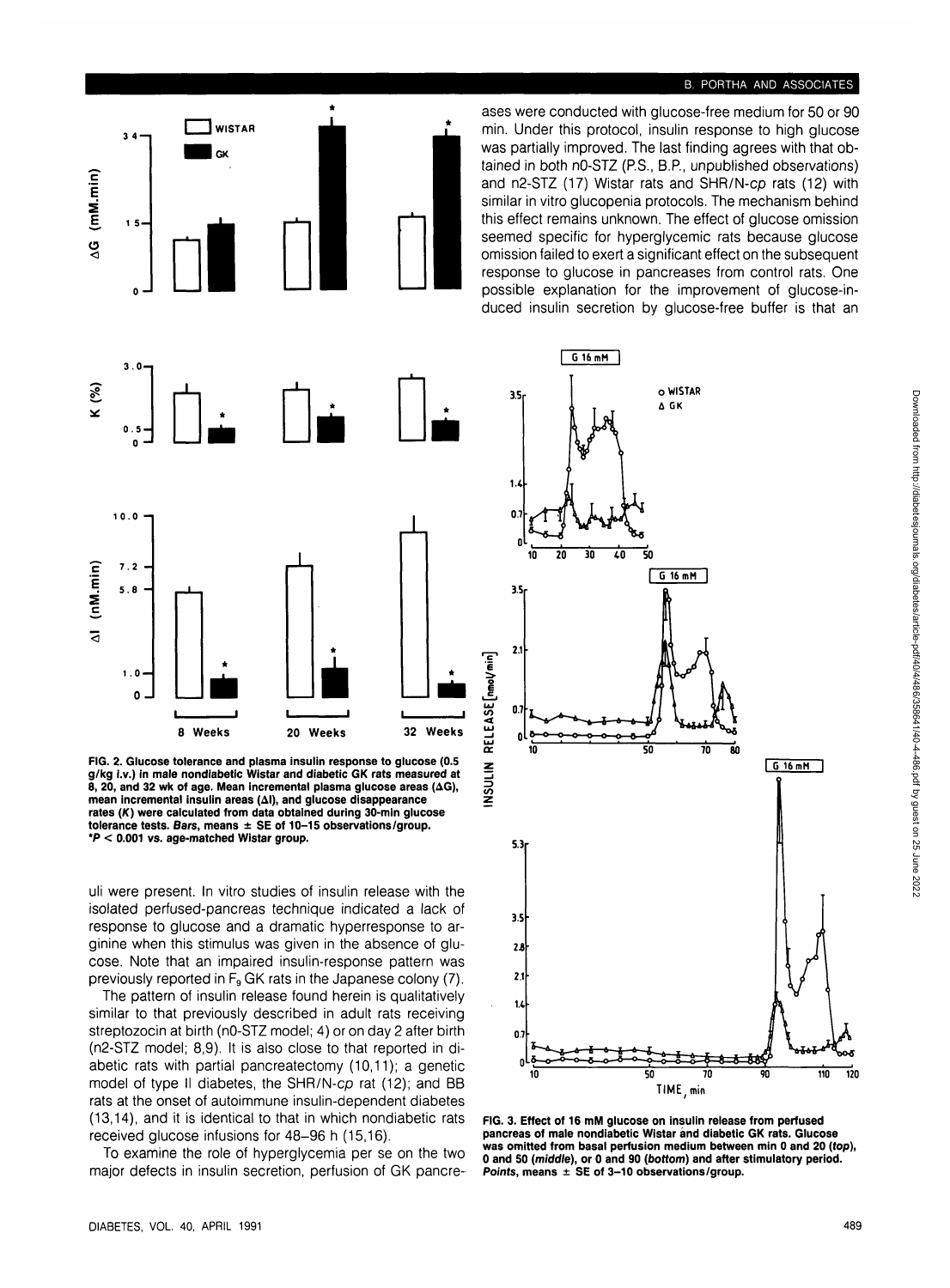#### (i-CELL RESPONSE TO GLUCOSE IN GK RATS



**FIG. 4. Effect of 19 mM arginine on** insulin **release from perfused pancreas of male nondiabetic Wistar and diabetic GK rats. Glucose was omitted throughout perfusion (including period of arginine stimulation) between** min **0 and 20** {top), **0 and 50** {middle), **or 0 and 90 (bottom) and after stimulatory period. Points, means ± SE of 3-8 observations/group.**

inhibitory component released in high glucose is washed out from the diabetic pancreas. However, this hypothesis is difficult to reconcile with the observation that the hyperresponse to arginine is indeed decreased under the same glucopenic conditions.

The second aspect of our study was related to the etiology of the hyperresponsiveness of  $\beta$ -cells to arginine in the GK rat model. Because the effect of arginine was approaching maximum at low glucose concentrations and the  $\beta$ -cells were acting as if they were already potentiated, this abnormality can be considered the failure of arginine-stimulated insulin secretion to be turned off appropriately by low glucose (11). Similar conclusions have also been reported in nO-STZ Wistar rats (18), n2-STZ Sprague-Dawley rats (11), and SHR/ N-cp rats (12), and it has been suggested that the chronic hyperglycemia was responsible for this effect (8,9,18). This conclusion can now be extended to GK rats, because omission of glucose in the perfusion buffer was associated with markedly diminished response to arginine by GK rat pancreases, whereas the response to arginine in control rats was unchanged. The mechanisms behind an enhanced response to nonnutrient secretagogue in GK rats can only be speculated on in the absence of any data related to GK rat isolated islets. Availability of endogenous substrates could positively regulate the insulin secretory response to nonnutrient stimuli when tested in the absence of exogenous fuels. Also, diabetes (19) or short-term hyperglycemia (20,21) leads to increased amounts of glycogen in islets, glycogen stores are rapidly depleted by fuel deprivation (20), and high glycogen stores in the islets are associated with increased responsiveness to nonnutrient stimuli (22). Hence, increased levels of endogenous substrates, in the form of glycogen or not, probably underlie the enhanced response to arginine in GK rats, and glucose omission could decrease a hyperresponse to the amino acid by decreasing the levels of endogenous substrates.

In conclusion, the GK rat is a genetically diabetic nonobese model of human diabetes that shows alterations in pancreatic function that closely resemble those induced by nO-STZ in rats (8,23). One potential weakness of the nO-STZ compared with the GK rat model is that it is difficult to definitively exclude the possibility that the pathogenesis of p-cell desensitization to glucose is related, at least in part, to a permanent toxic action of STZ. Indeed, after an STZinduced injury to adult islets in vitro, the surviving  $\beta$ -cells are able to maintain most of their metabolic functions but fail to maintain adequate insulin production (24,25). Thus, GK rats seem more appropriate for identifying the etiology of  $\beta$ -cell desensitization to glucose. According to our data, chronic elevation in plasma glucose may be responsible for the glucose desensitization of  $\beta$ -cells of GK rats. However, this important assumption needs to be confirmed by testing diverse in vivo maneuvers aimed to chronically lower the plasma glucose levels.

#### **ACKNOWLEDGMENTS**

This investigation was supported in part by a research grant from the Institut National de la Sante et de la Recherche Medicale (INSERM) (CRE 87-40-13). P.S. is the recipient of a doctoral fellowship from the Junta Nacional Investigagao Cientifica Tecnologica (Portugal).

We are grateful to Drs. E. Forgue-Lafitte and G. Rosselin (INSERM, Unit 55, Paris) for the supply of iodinated insulin.

Portions of this work were presented at the 25th annual meeting of the European Association for the Study of Diabetes, Lisbon, 19-23 September 1989.

#### **REFERENCES**

- Goto Y, Kakizaki M, Masaki N: Spontaneous diabetes produced by selective breeding of normal Wistar rats. Proc Jpn Acad 51:80-85, 1975
- 2. Goto Y, Kakizaki M: The spontaneous-diabetes rat: a model of noninsulin dependent diabetes mellitus. Proc Jpn Acad 57:381-84, 1981
- 3. Goto Y, Suzuki Kl, Sasaki M, Ono T, Abe S: GK rat as a model of nonobese, noninsulin-dependent diabetes: selective breeding over 35 generations. In Frontiers in Diabetes Research. Lessons From Animal Diabetes II. Shafrir E, Renold AE, Eds. London, Libbey, 1988, p. 301-303
- 4. Giroix M-H, Portha B, Kergoat M, Bailbe D, Picon L: Glucose insensitivity and amino-acid hypersensitivity of insulin release in rats with non-insulindependent diabetes: a study with the perfused pancreas. Diabetes 32:445-51, 1983
- 5. Portha B, Kergoat M: Dynamics of glucose-induced insulin release during the spontaneous remission of streptozocin diabetes induced in newborn